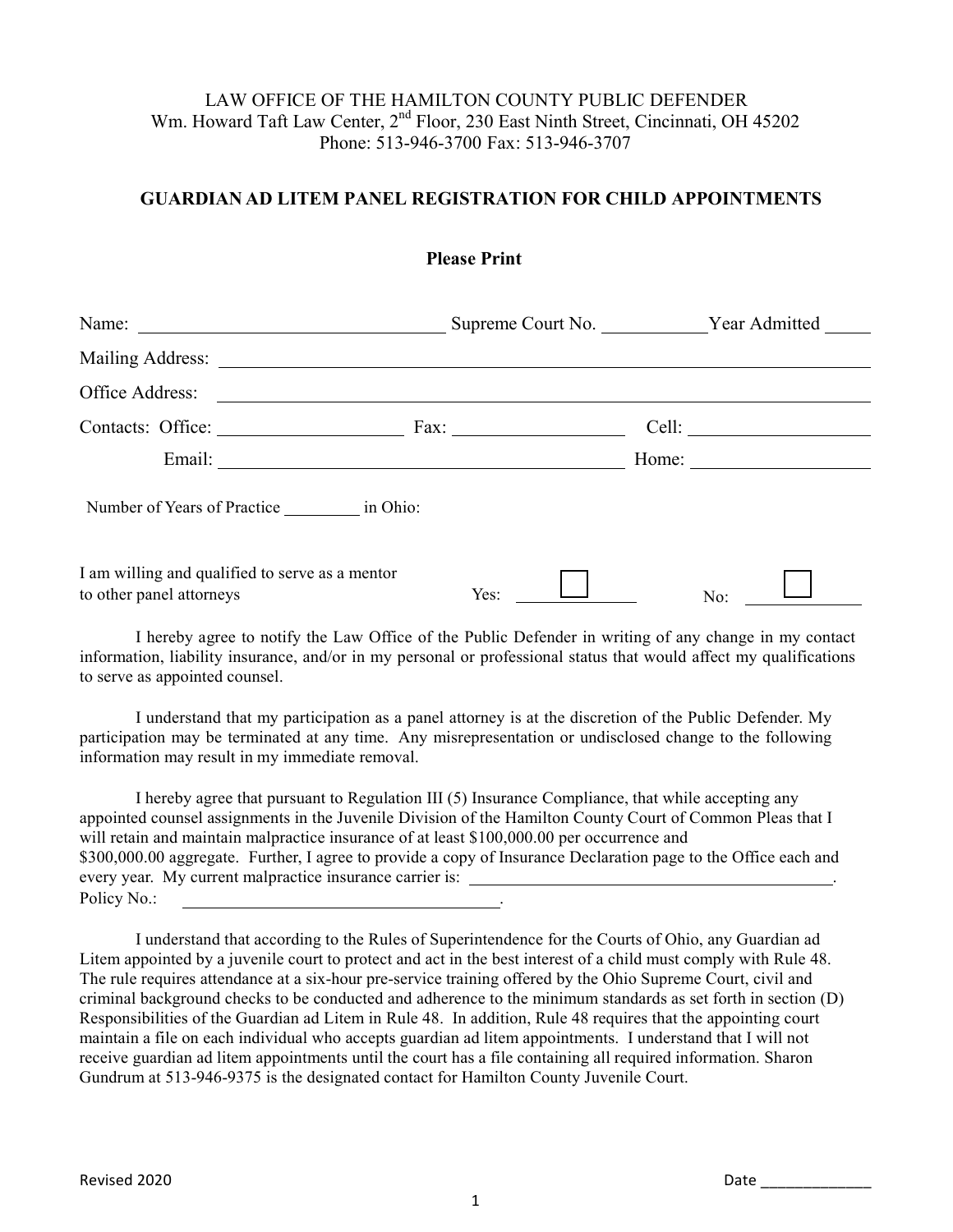I understand that the Law Office of the Hamilton County Public Defender is committed to providing indigent clients in Hamilton County with quality representation. Although the Public Defender's Office does not supervise the work of the panel attorneys, they may receive complaints from clients, professionals, and the court as the agency charged with the responsibility for making case assignments. This may result in recommendations for additional training, assignment of a mentor, etc. I understand that if I do not comply with the recommendations of the peer review process, I will be removed from the panel.

I have been provided a copy of and have read the Standards, Guidelines, and Regulations of the Law Office of the Hamilton County Public Defender and the Law Office of the Hamilton County Public Defender Policy for Dependency and Guardian Ad Litem Panel Attorneys and by my signature below do hereby agree to adhere to same.

Attached to this RENEWAL, I am submitting the required documentation (see below).

- Copy of letterhead/lease verifying location of law office
- Copy of Continuing Legal Education (CLE) transcript indicating hours completed
- Copy of Insurance Policy Declarations page verifying amount and nature of professional liability insurance
- Copy of Attorney Registration Card, front and back, verifying current registration for active status with the Supreme Court of Ohio. In addition to the attachments required by the Hamilton County Public Defender's Office, the following documentation must be submitted to the Hamilton County Juvenile Court:
- Certificate of Completion of the Ohio Guardian Ad Litem Pre-Service Course
- Certificate for 3 hour continuing legal education from the Ohio Supreme Court or approved by the Administrative Judge in the Hamilton County Juvenile Court each year following completion of the pre-service course
- Central Registry Check with ODJFS. Anyone residing outside the state of Ohio also must seek a children's services history from the state in which they reside (this check is required for the initial registration)
- Copy of your Resume
- Copy of BCI and FBI background check (this check is required for the initial registration)
- GAL Background Questionnaire and Disclosure Statement (must be completed annually)

I wish to be on the following panel(s) for Guardian Ad Litem appointments:



 Conflict Dependency Guardian ad Litem Appointment In Re: Williams Appointments Attorney for Child(ren) in Dependency Matters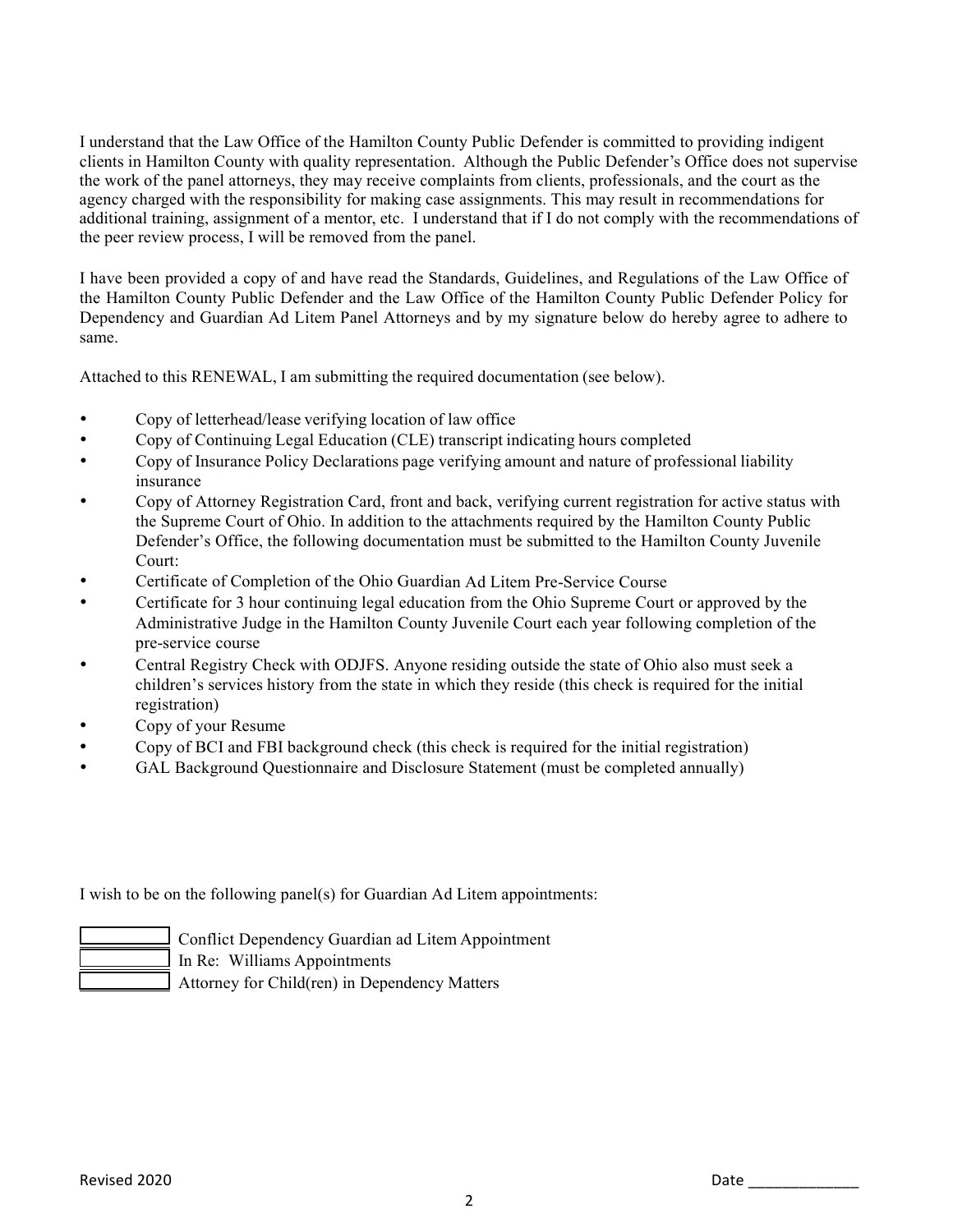- 1. Have you ever been disciplined or sanctioned by the Ohio Supreme Court or the governing court or bar association of any other state? Yes  $\Box$  No If the answer is yes, please attach a detailed explanation of the proceedings and outcome.
- 2. Have you served as a Guardian ad Litem in a dependency or delinquency case within the last five years? If yes, approximately how many cases?
- 3. Have you successfully completed a six-hour pre-service training course offered by the Ohio Supreme Court as required by Rule 48? If yes, please attach the certificate verifying attendance. If your attendance was more than one year ago, have you successfully completed the additional required three hour trainings every year thereafter? If yes, please attach certificates verifying attendance.
- 4. Have you completed the Parent Surrogate Training through the Ohio Department of Education? If yes, please indicate the date of your certification and attach a copy of your Certificate of Training.

5. Please briefly describe your qualifications to serve as a Guardian ad Litem in Hamilton County Juvenile Court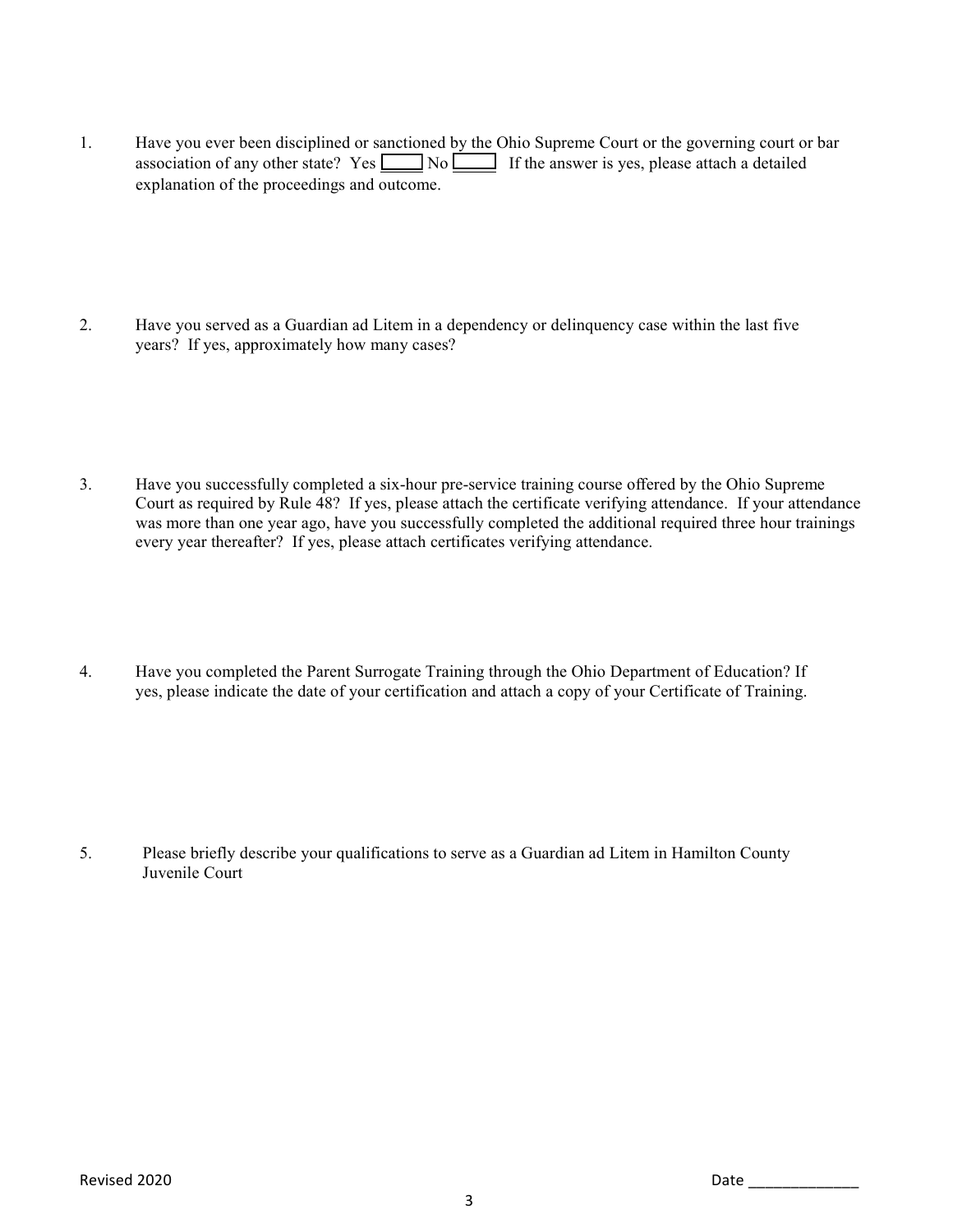6. Please briefly describe how you view the role of the Guardian ad Litem; give examples of strategies you would employ in serving the youth for whom you are appointed as Guardian ad Litem; and give examples of evidence or witnesses that might assist in making your case in the role of Guardian ad Litem for youth.